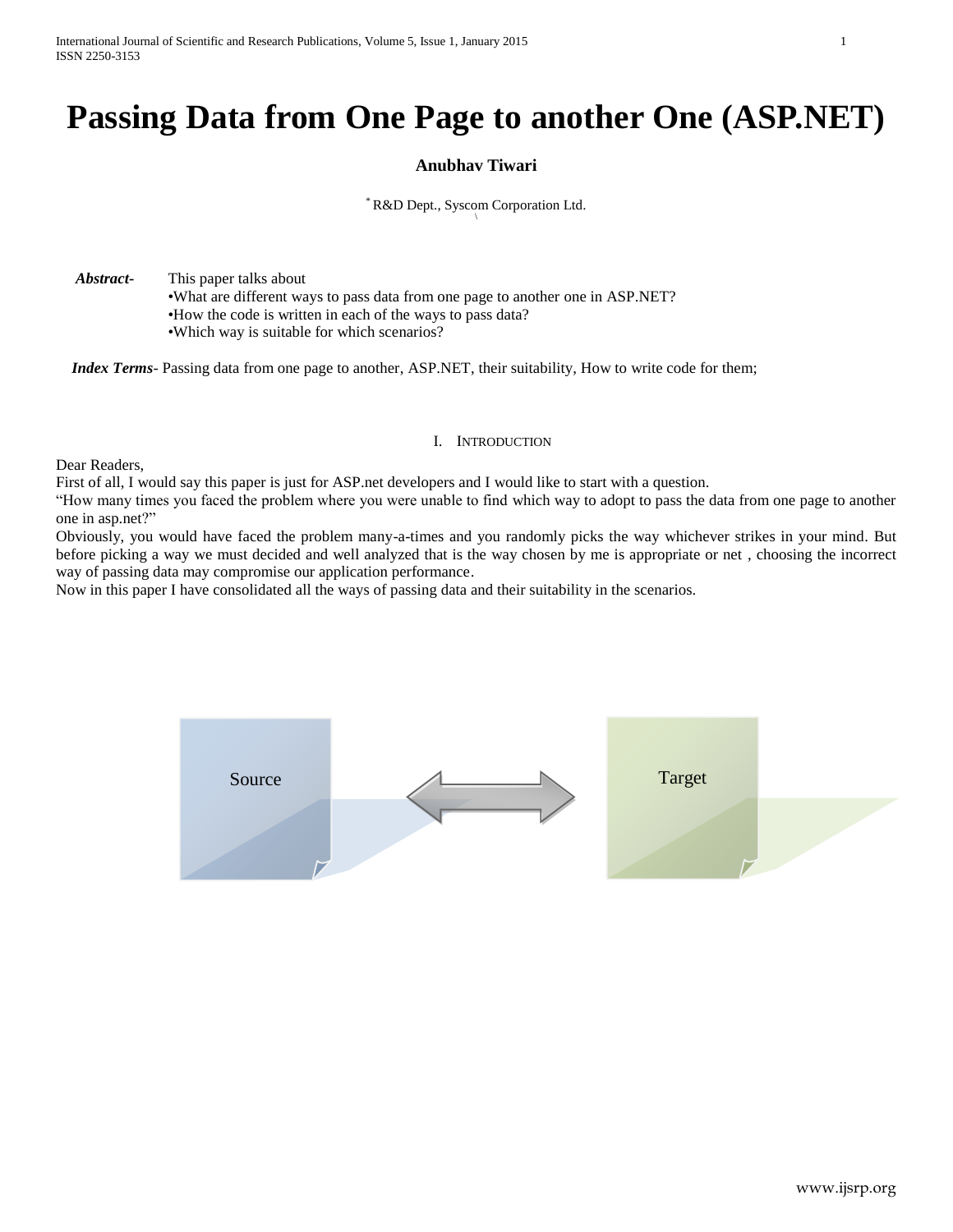International Journal of Scientific and Research Publications, Volume 5, Issue 1, January 2015 2 ISSN 2250-3153

## **Ways of passing data:**

There are so many ways to pass the data from one page to another one which are as follows:

1. Passing data within application:

| S.No. | <b>Ways of Passing data</b>               |
|-------|-------------------------------------------|
|       | <b>Using Session State</b>                |
|       | Using Public properties of page           |
|       | Getting control information               |
|       | <b>Using Cookies</b>                      |
|       | <b>Using Cache</b>                        |
|       | <b>Using Database</b>                     |
|       | Using HTTP context                        |
|       | <b>Using Global Application Variables</b> |

2. Passing data across application:

| S.No. | <b>Ways of Passing data</b>       |
|-------|-----------------------------------|
|       | Using Web services / WCF services |
|       | <b>Using Database</b>             |
|       | <b>Using Query String</b>         |
|       | Getting Post information          |

## **Passing data within application:**

#### I. Using Session State

Suppose I have an application which consists of two pages **Source.aspx** and **Target.aspx**.

Now I have following data in Source:

- Name
- Age

Now I need to pass this data from Source to Target.

Session is one of other best approach to pass data to another page. Basically the value stored in the Session can be retrieved in any of page for the time span user is logged in that site. Basically this approach is used to identify the user who logged in to the system.

**Code Example:**

| protected void btnSubmit_Click(object sender, EventArgs e) |
|------------------------------------------------------------|
|                                                            |
| AddDataToSession();                                        |
| Response.Redirect("Target.aspx");                          |
|                                                            |
| private void AddDataToSession()                            |
|                                                            |
| Session.Add("name",txtName.Text);                          |
| Session.Add("age", txtAge.Text);                           |
|                                                            |
|                                                            |
|                                                            |



www.ijsrp.org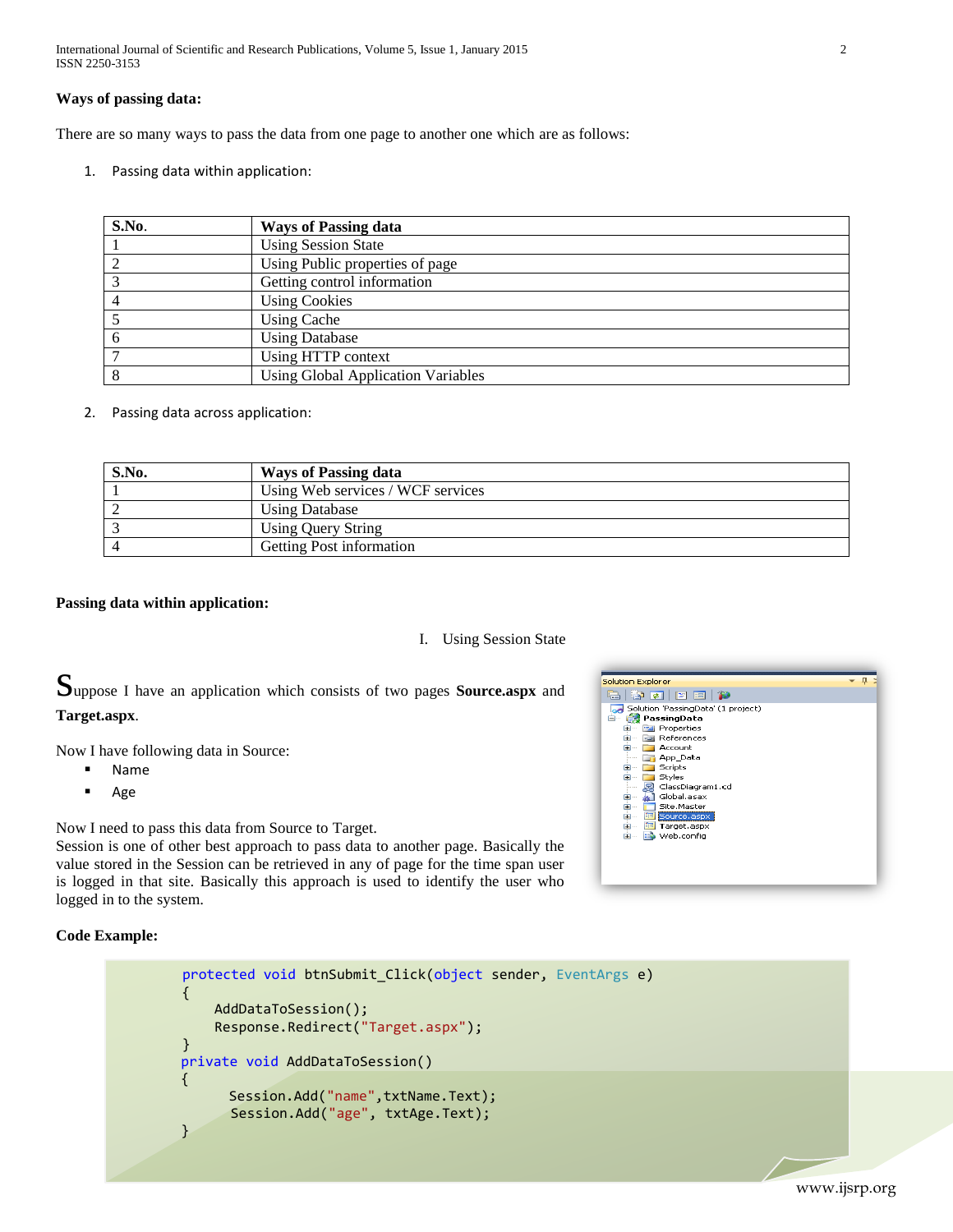

II. Using Public properties of page

or accessing the value of the property of the page is another good approach but this approach is applicable only when it is defined, in prior, the page from where it is being redirected. In other words we can say that there is predefined previous page.

Also make sure to use Server.Transfer instead Response.Redirect because Respose.Redirect treats each page as a separate transaction and does not persist data but Server.Transer solves this purpose reducing round trips to the page and persisting the data of previous page.

<%@PreviousPageType VirtualPath="~/Source.aspx" &>

```
 public string Name
        {
            get { return txtName.Text; }
        }
       public int Age
        {
            get { return int.Parse(txtAge.Text); }
        }
        protected void btnSubmit_Click(object sender, EventArgs e)
{
            Server.Transfer("Target.aspx");
        }
```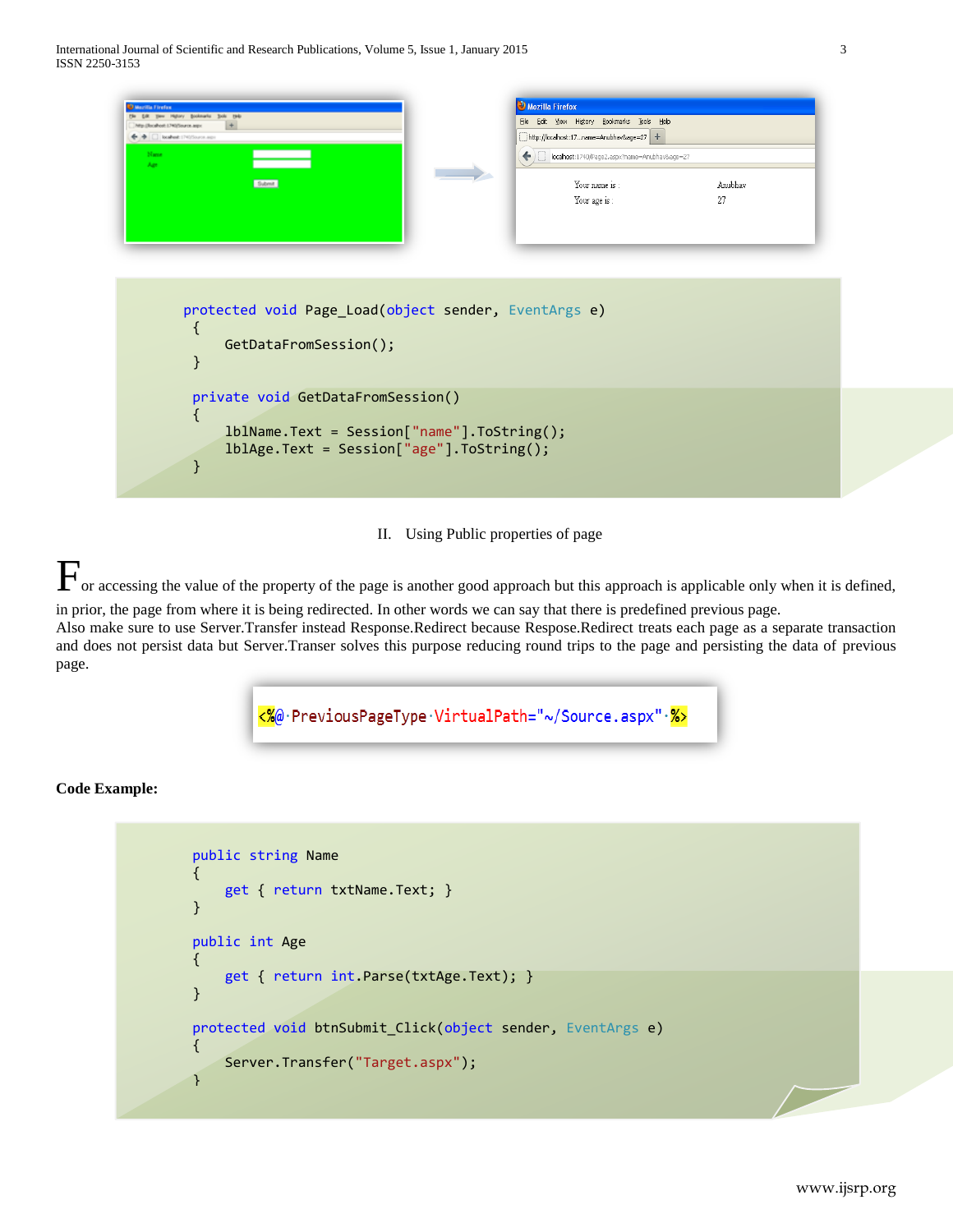| $+$<br>My (Joohen 1740)Source.ago:<br>http://localhost:1740/Page1.aspx X S previouspage is null asp net - Goo X G asp.net - Previo<br>← → □ looked: (74)Source.ago<br>$\leftarrow$ $\Box$ localhost:1740/Page1.aspx<br>Name<br>Age.<br>Your name is:<br>Anubhav<br>Submit<br>Your age is:<br>27<br>protected void Page_Load(object sender, EventArgs e)<br>$GetData()$ ; | <b>Marilla Firefox</b><br>ESt year Highey Bookmarks Solo Help | Mozilla Firefox<br>Eile Edit View History Bookmarks Tools Help |  |
|--------------------------------------------------------------------------------------------------------------------------------------------------------------------------------------------------------------------------------------------------------------------------------------------------------------------------------------------------------------------------|---------------------------------------------------------------|----------------------------------------------------------------|--|
|                                                                                                                                                                                                                                                                                                                                                                          |                                                               |                                                                |  |
|                                                                                                                                                                                                                                                                                                                                                                          |                                                               |                                                                |  |
|                                                                                                                                                                                                                                                                                                                                                                          |                                                               |                                                                |  |
|                                                                                                                                                                                                                                                                                                                                                                          |                                                               |                                                                |  |
|                                                                                                                                                                                                                                                                                                                                                                          | private void GetData()                                        |                                                                |  |

III. Getting control information

For accessing the value of the controls of the source page is another good approach but this approach is applicable only when it is defined, in prior, the page from where it is being redirected. In other words we can say that there is predefined previous page.

Also make sure to use **Server.Transfer** instead **Response.Redirect** because **Respose.Redirect** treats each page as a separate transaction and does not persist data but **Server.Transfer** solves this purpose reducing round trips to the page and persisting the data of previous page.



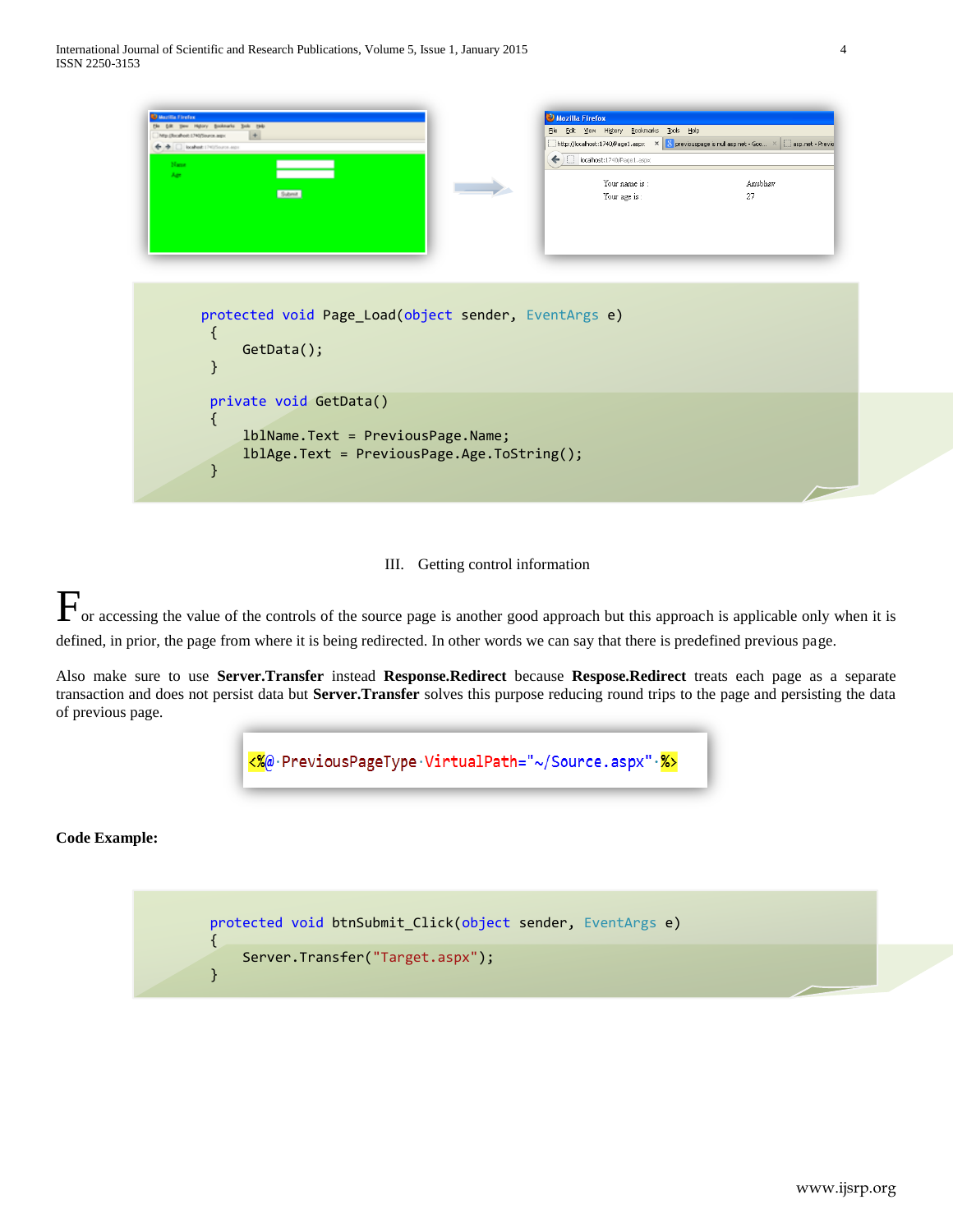| <b>Marilla Firefax</b><br>ES: Yew Highey Booknarks Solo Help<br>Mip (Roothoft 1740/Source.aspx)<br><b>B</b> Distalland: 1740/Source, and-<br>Name                      | Mozilla Firefox<br>Eile Edit View History Bookmarks Tools Help<br>http://localhost:1740/Page1.aspx X Spreviouspage is null asp net - Goo X Gasp.net - Previo<br>← C localhost:1740/Page1.aspx |               |
|------------------------------------------------------------------------------------------------------------------------------------------------------------------------|-----------------------------------------------------------------------------------------------------------------------------------------------------------------------------------------------|---------------|
| Age.<br>Submit                                                                                                                                                         | Your name is:<br>Your age is:                                                                                                                                                                 | Anubhav<br>27 |
| protected void Page_Load(object sender, EventArgs e)<br>$GetData()$ ;                                                                                                  |                                                                                                                                                                                               |               |
| private void GetData()<br>lblName.Text = (PreviousPage.FindControl("txtName") as TextBox).Text;<br>lblAge.Text = (PreviousPage.FindControl("txtAge") as TextBox).Text; |                                                                                                                                                                                               |               |

IV. Using Cache

Just like Session, Cache data are stored at server side. There is no guarantee that cached object will be available at any point of time. Cached objects can be dropped automatically depending on what kind of memory situation is there. Whenever you plan to use cached

objects, make sure you check for nulls before using it. Here topic cache needs some more discussion but I m not going in depth which might make the blog unnecessarily un-interesting to

reader. So I included only basic example to use the cache.

| protected void btnSubmit_Click(object sender, EventArgs e)<br>CreateCache();<br>Response.Redirect("Target.aspx");                               |                                                                                                                                                                                                                                                   |
|-------------------------------------------------------------------------------------------------------------------------------------------------|---------------------------------------------------------------------------------------------------------------------------------------------------------------------------------------------------------------------------------------------------|
| private void CreateCache()<br>$Cache['Name'] = txtName.Fext;$<br>Cache["Age"] = txtAge.Text;                                                    |                                                                                                                                                                                                                                                   |
| <b>Marilla Firefax</b><br>ESt they regary Bookmarks Bols took<br>My (Jooket 1740) are ago<br>Distallant (PE)Source.asp<br>Name<br>Age<br>Submit | Mozilla Firefox<br>Eile Edit View History Bookmarks Tools Help<br>http://localhost:1740/Page1.aspx X S previouspage is null asp net - Goo X G asp.net - Previo<br>← C localhost:1740/Page1.aspx<br>Your name is:<br>Anubhav<br>27<br>Your age is: |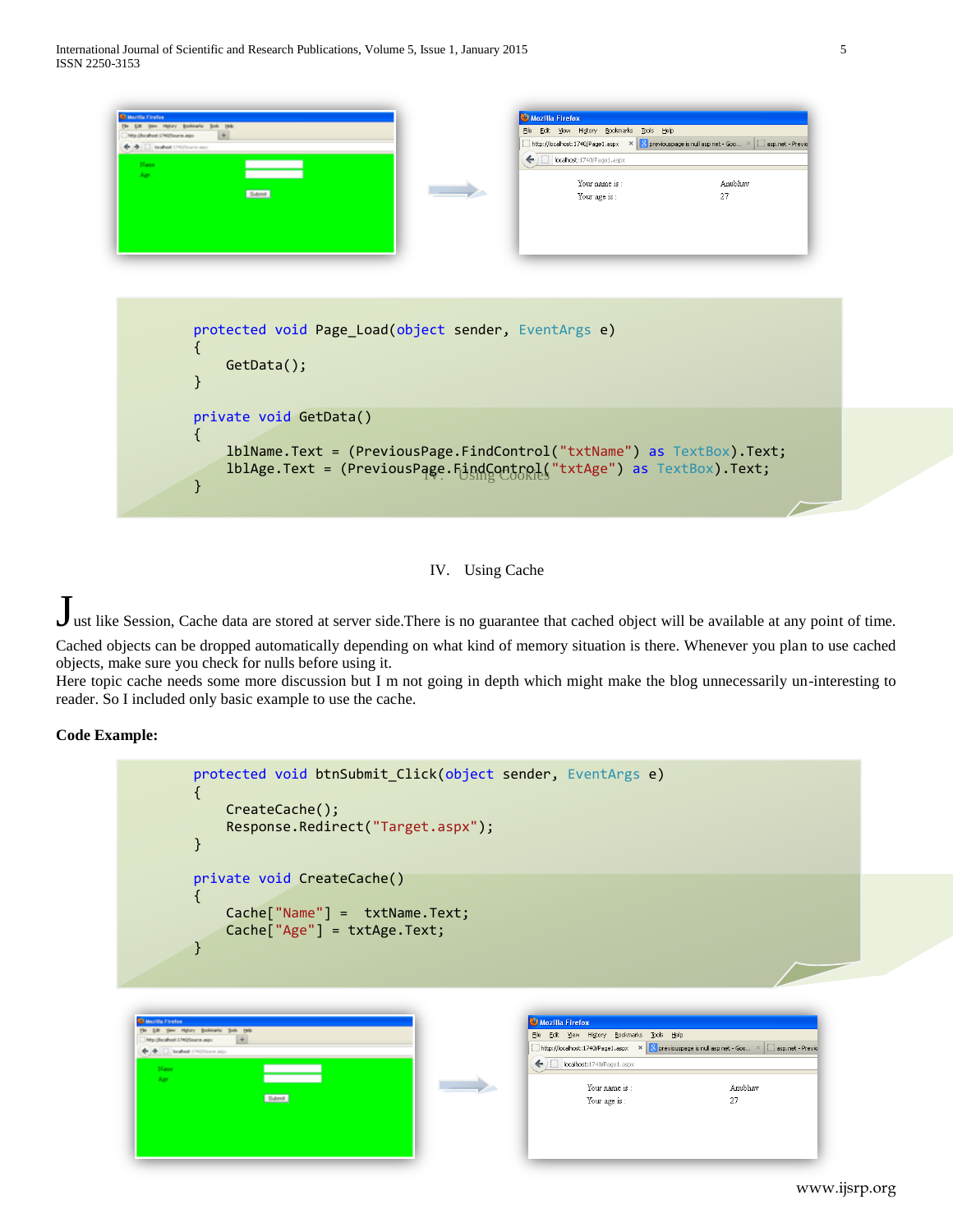



I his the most widely used approach, where we store the data into our database and then retrieve it later on the page wherever it is needed as per our requirement.

## **Code Example:**

|        | Name        | Age  |  | Data        |             |
|--------|-------------|------|--|-------------|-------------|
|        | Anubhav     |      |  | Column Name | Data Type   |
|        |             | 27   |  | Name        | varchar(50) |
| $\ast$ | <b>NULL</b> | NULL |  | Age         | int         |
|        |             |      |  |             |             |
|        |             |      |  |             |             |

Here In this example I have created one table with two fields Name & Age.

I used them for storing the data as shown in the figure above. Then I retrieved these values from the database tables in other page.

Dear readers, to keep the paper concise and precise, we have purposely excluded the code snippet for CRUD (Create, Read, Update, Delete) operation of database.

| 59 ESt two Highly Booknarks Solo 560<br>My (Roohott 1740/Source.ago:<br>← → □ losabest: (74)Source.ago | Eile Edit View History Bookmarks Tools Help              |                                                                                             |
|--------------------------------------------------------------------------------------------------------|----------------------------------------------------------|---------------------------------------------------------------------------------------------|
|                                                                                                        |                                                          |                                                                                             |
|                                                                                                        |                                                          | http://localhost:1740/Page1.aspx X S previouspage is null asp net - Goo X Gasp.net - Previo |
| Name                                                                                                   | $\left(\blacklozenge\right)$   localhost:1740/Page1.aspx |                                                                                             |
| Age                                                                                                    | Your name is:                                            | Anubhav                                                                                     |
| Submit                                                                                                 | Your age is:                                             | 27                                                                                          |
|                                                                                                        |                                                          |                                                                                             |
|                                                                                                        |                                                          |                                                                                             |
|                                                                                                        |                                                          |                                                                                             |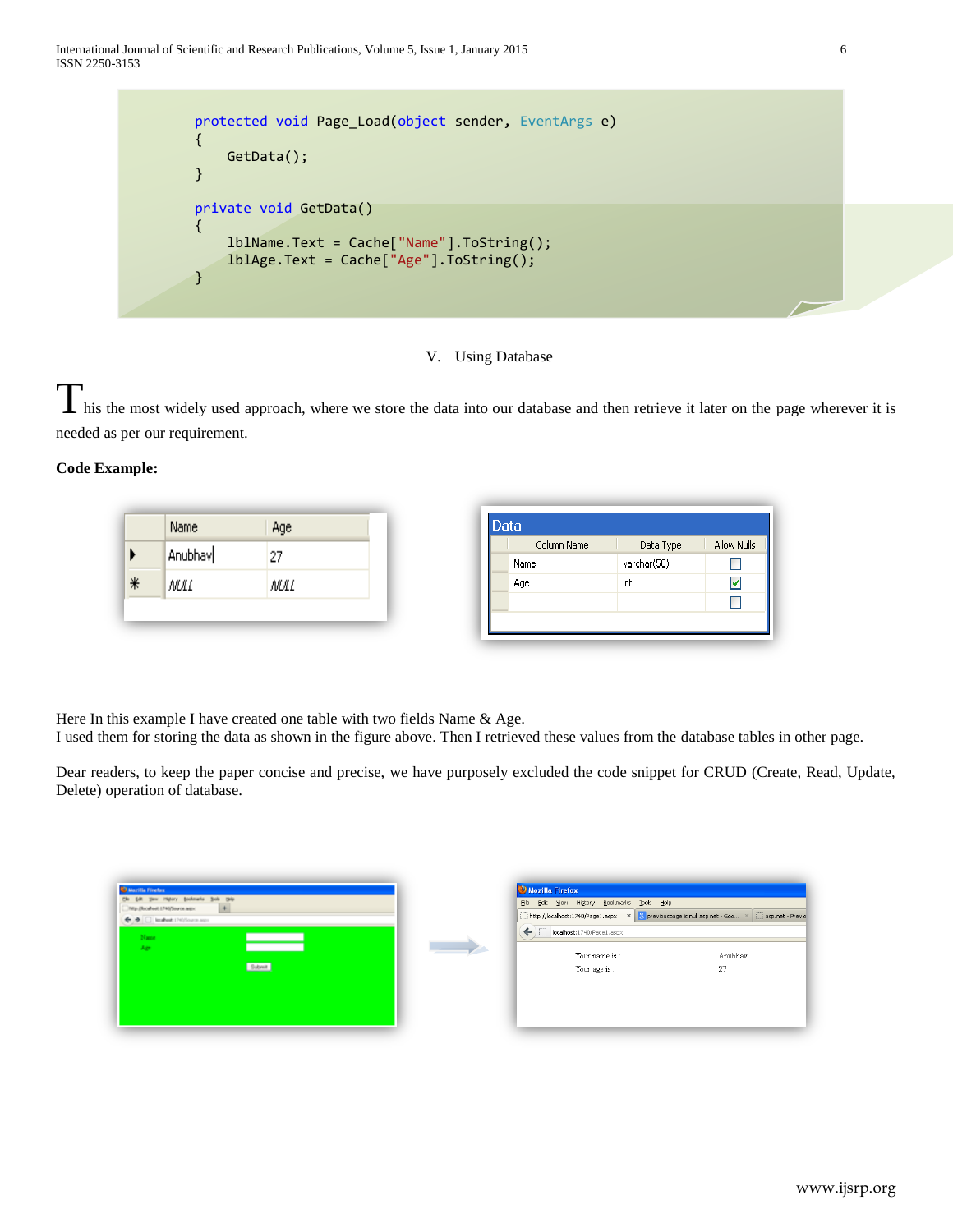## VI. Using HTTP context

sing HTTP Context is another good approach but this approach is applicable only when a separate round trip to the page is not made, in other words, the page is used for processing the information rather than navigating to another page.

So make sure to use Server.Transfer instead Response.Redirect because Respose.Redirect treats each page as a separate transaction and does not persist data but Server.Transfer solves this purpose reducing round trips to the page and persisting the data of previous page.

```
protected void btnSubmit_Click(object sender, EventArgs e)
 {
     AddDataToContext(); 
     Server.Transfer("Target.aspx");
 }
 private void AddDataToContext()
 {
     HttpContext.Current.Items.Add("Name", txtName.Text);
     HttpContext.Current.Items.Add("Age", txtAge.Text);
 }
```


| http://localhost:1740/Page1.aspx X   X previouspage is null asp net - Goo X   asp.net - Previo<br>localhost:1740/Page1.aspx<br>Your name is:<br>Anubhav<br>27<br>Your age is: |  | File | Bookmarks<br>Edit View History | Tools | Help |  |  |  |  |
|-------------------------------------------------------------------------------------------------------------------------------------------------------------------------------|--|------|--------------------------------|-------|------|--|--|--|--|
|                                                                                                                                                                               |  |      |                                |       |      |  |  |  |  |
|                                                                                                                                                                               |  |      |                                |       |      |  |  |  |  |
|                                                                                                                                                                               |  |      |                                |       |      |  |  |  |  |
|                                                                                                                                                                               |  |      |                                |       |      |  |  |  |  |
|                                                                                                                                                                               |  |      |                                |       |      |  |  |  |  |
|                                                                                                                                                                               |  |      |                                |       |      |  |  |  |  |
|                                                                                                                                                                               |  |      |                                |       |      |  |  |  |  |

```
 protected void Page_Load(object sender, EventArgs e)
{
    GetData();
}
private void GetData()
{
    lblName.Text = HttpContext.Current.Items["Name"].ToString();
    lblAge.Text = HttpContext.Current.Items["Age"].ToString();
}
```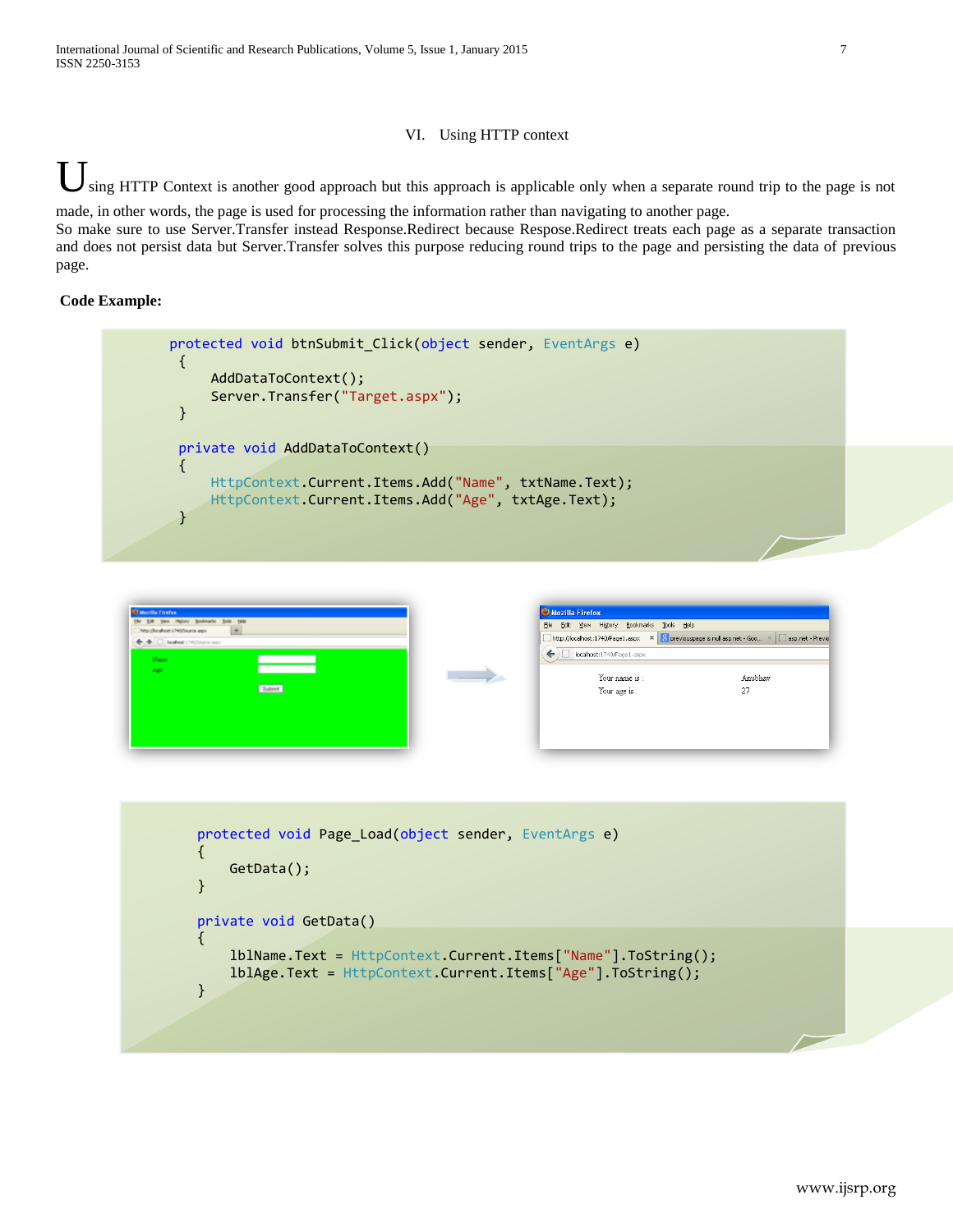## VII. Using Global Application Variables

ne of the major advantage of using application variable is that the value stored in application variable persist till the down of web server (in session the value persist till the browser closed.)

```
protected void btnSubmit_Click(object sender, EventArgs e)
       {
            AddDataToApplication();
            Response.Redirect("Target.aspx");
       }
       private void AddDataToApplication()
{
            Application["Name"] = txtName.Text;
            Application["Age"] = txtAge.Text;
       }
```


```
 protected void Page_Load(object sender, EventArgs e)
{
    GetData();
}
private void GetData()
{
    lblName.Text = Application["Name"].ToString();
    lblAge.Text = Application["Age"].ToString();
}
```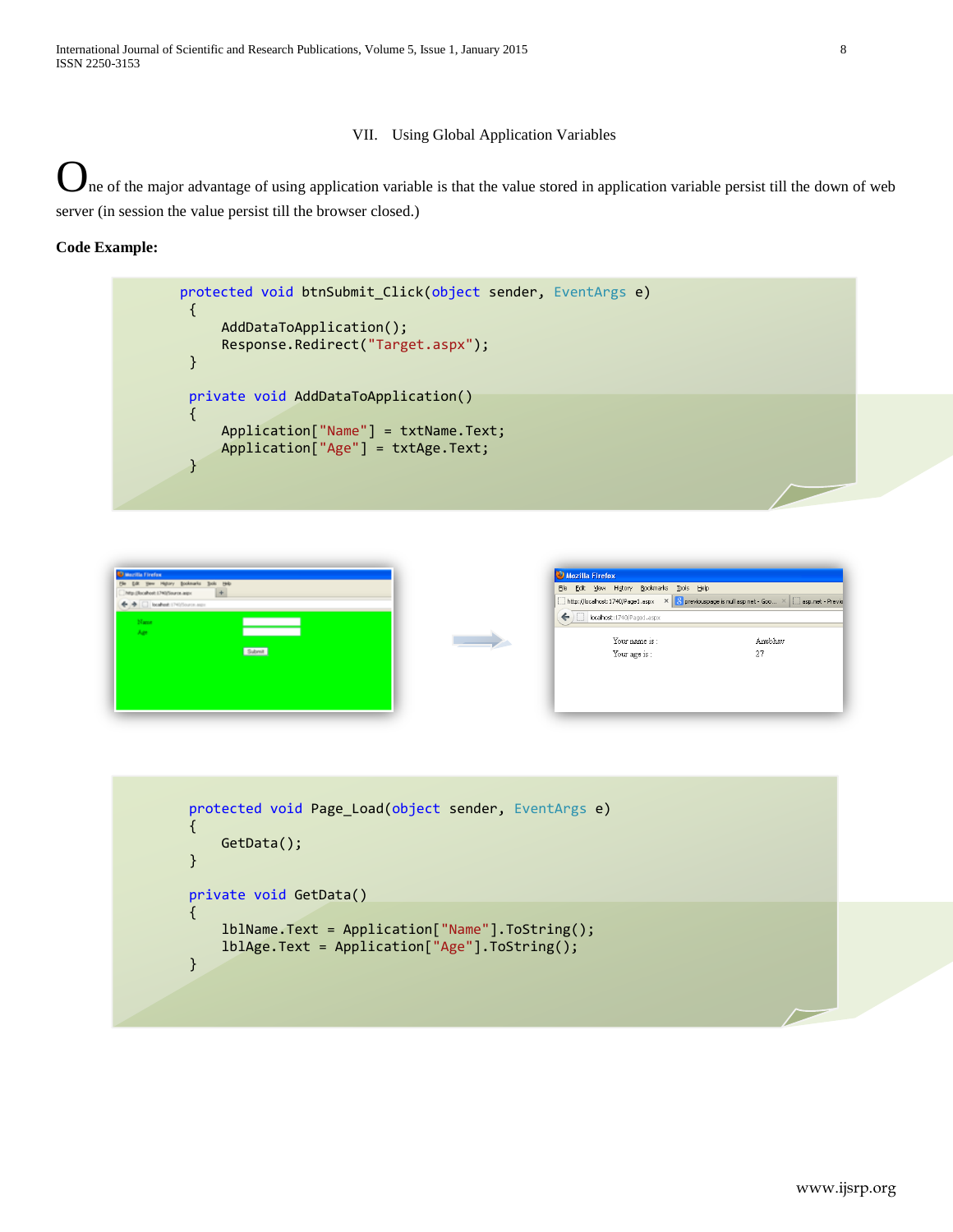## **Passing data across application:**

#### VIII. Using Web Services / WCF Services

sing web service / WCF Service is the most widely used approach for passing data from one page to another in cross application environment. Connectivity between applications is very important. Connectivity in any case is very important for that matter but it specially is very important between applications. Connecting web application used to be a big challenge before the advent of technologies like SOAP (Simple Object Access Protocol). The reason it was so difficult was, there were so many technologies people were working in. The applications were hosted on different types of servers, etc. But these things should not be a barrier to facilitate the communication between applications. The only requirement was to have some standards to follow and standard ways of doing things so that the applications become capable of communicating with other applications irrespective of the technologies used.



## IX. Using Database

s this approach is already discussed earlier in the document. Please refer the previous section for the same.

## X. Using Query String

**P**assing data from one page to another one through Query String is one of the good ways when the data is not sensitive and is not too large. The default maximum length of a Query String is 2048 chars. Here is the basic example of passing data through Query String.

## **Code Example:**

Using Query String we can pass this data in the following way:



| <b>CO Mortilla Firefox</b>                                                        |                   | Mozilla Firefox                                   |         |
|-----------------------------------------------------------------------------------|-------------------|---------------------------------------------------|---------|
| (Se Edit tiew Highey Booknarks Solo tasks<br>My-(foothot: 1740)Source.aspx<br>$+$ |                   | File Edit View History Bookmarks Tools Help       |         |
| + + C looked: (74)Source.app                                                      |                   | http://localhost:17name=Anubhav&age=27 +          |         |
| Name<br>Age.                                                                      |                   | ← D localhost:1740/Page2.aspx?name=Anubhav&age=27 |         |
| Submit                                                                            | $\longrightarrow$ | Your name is:                                     | Anubhav |
|                                                                                   |                   | Your age is:                                      | 27      |
|                                                                                   |                   |                                                   |         |
|                                                                                   |                   |                                                   |         |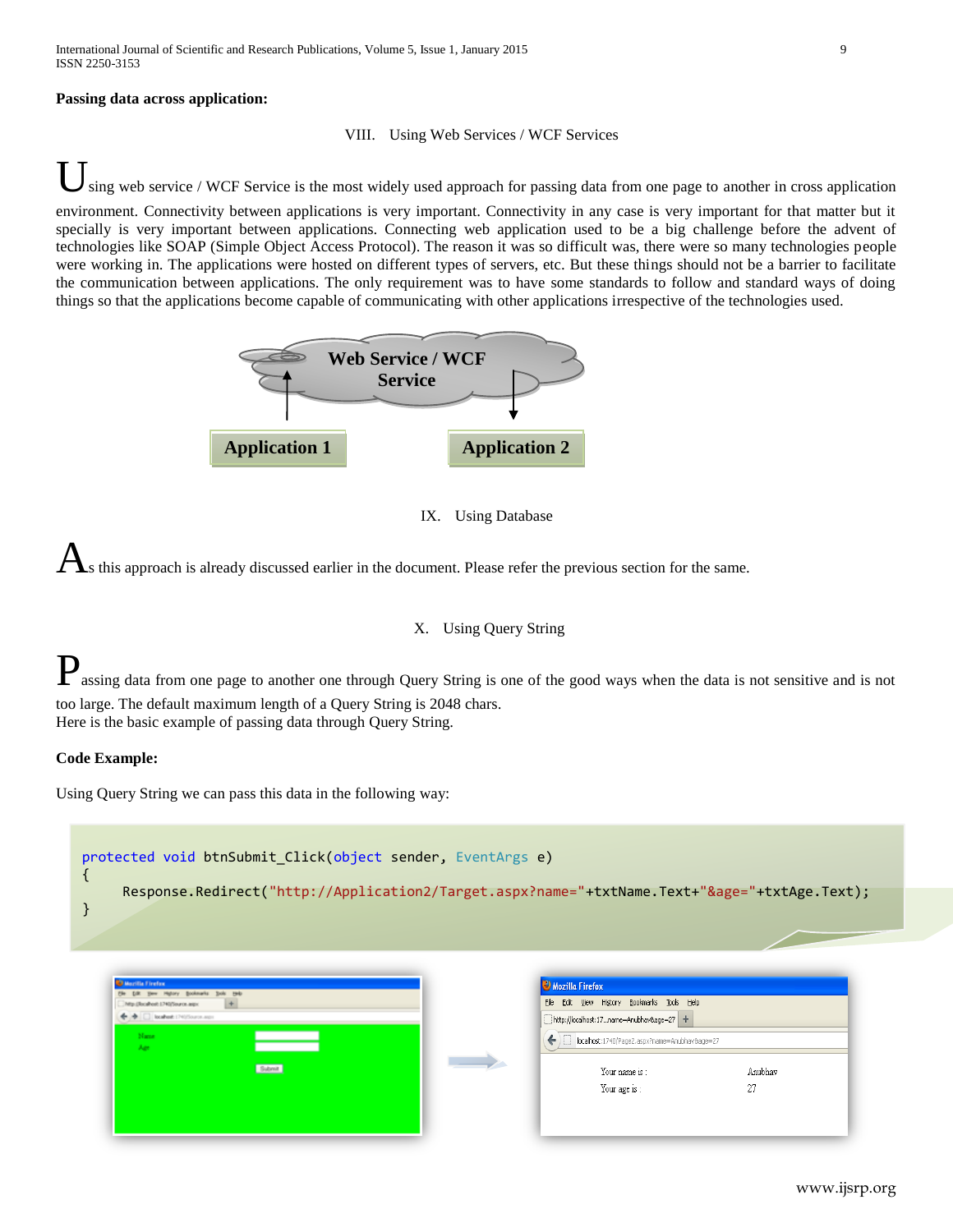International Journal of Scientific and Research Publications, Volume 5, Issue 1, January 2015 10 ISSN 2250-3153

```
protected void Page_Load(object sender, EventArgs e)
 {
     GetQueryString();
 }
 private void GetQueryString()
 {
     lblName.Text = Request.QueryString["name"].ToString();
     lblAge.Text = Request.QueryString["age"].ToString();
 }
```
XI. Getting Post information

W<sub>e</sub> can also get the values using **Request.Form** but the thing that we have to keep in our mind is that the values from the source page should be posted using form element attribute method = "Post". In other words the source page should use HTTP POST action for redirection.

| <head-runat="server"><br/><title></title><br/><br/><body><br/><div.runat="server".id="adf3"></div.runat="server".id="adf3"></body></head-runat="server"> | <html xmlns="http://www.w3.org/1999/xhtml" ·=""><br/><form.id="form1".runat="server"\method="post".action="target.aspx"< th=""><th></th><th></th></form.id="form1".runat="server"\method="post".action="target.aspx"<></html> |                                                                                |               |
|----------------------------------------------------------------------------------------------------------------------------------------------------------|-------------------------------------------------------------------------------------------------------------------------------------------------------------------------------------------------------------------------------|--------------------------------------------------------------------------------|---------------|
| . <b><tr></tr></b>                                                                                                                                       | <table·width="100%"·runat="server"·id="adf"></table·width="100%"·runat="server"·id="adf">                                                                                                                                     |                                                                                |               |
|                                                                                                                                                          |                                                                                                                                                                                                                               |                                                                                |               |
| . < td><br>. <i>. 1</i> + d <i>'</i>                                                                                                                     |                                                                                                                                                                                                                               |                                                                                |               |
|                                                                                                                                                          | <%@+Page+Language="C#"+AutoEventWireup="true"+CodeBehind="Target.aspx.cs"+Inherits="PassingData.Target"+%>                                                                                                                    |                                                                                |               |
| Add below attributes in the page directive:                                                                                                              |                                                                                                                                                                                                                               |                                                                                |               |
|                                                                                                                                                          | EnableViewStateMac="false" EnableViewState="false" %>                                                                                                                                                                         |                                                                                |               |
| <b>Code Example:</b>                                                                                                                                     |                                                                                                                                                                                                                               |                                                                                |               |
|                                                                                                                                                          |                                                                                                                                                                                                                               |                                                                                |               |
| Marilla Firefox                                                                                                                                          |                                                                                                                                                                                                                               |                                                                                |               |
| ESt yew Highey Booknarks Bols Help<br>Mtp://localhoot.1740/Source.aspx                                                                                   |                                                                                                                                                                                                                               | Mozilla Firefox<br>Eile Edit View History Bookmarks Tools Help                 |               |
| + + C localised: 1740/Source_aspx                                                                                                                        |                                                                                                                                                                                                                               | http://localhost:1740/Page1.aspx $\times$ 8 previouspage is null asp net - Goo |               |
| Name                                                                                                                                                     |                                                                                                                                                                                                                               | ← C localhost:1740/Page1.aspx                                                  |               |
| Age :                                                                                                                                                    |                                                                                                                                                                                                                               |                                                                                |               |
|                                                                                                                                                          | Submit                                                                                                                                                                                                                        | Your name is:<br>Your age is:                                                  | Anubhav<br>27 |
|                                                                                                                                                          |                                                                                                                                                                                                                               |                                                                                |               |
|                                                                                                                                                          |                                                                                                                                                                                                                               |                                                                                |               |
|                                                                                                                                                          |                                                                                                                                                                                                                               |                                                                                |               |